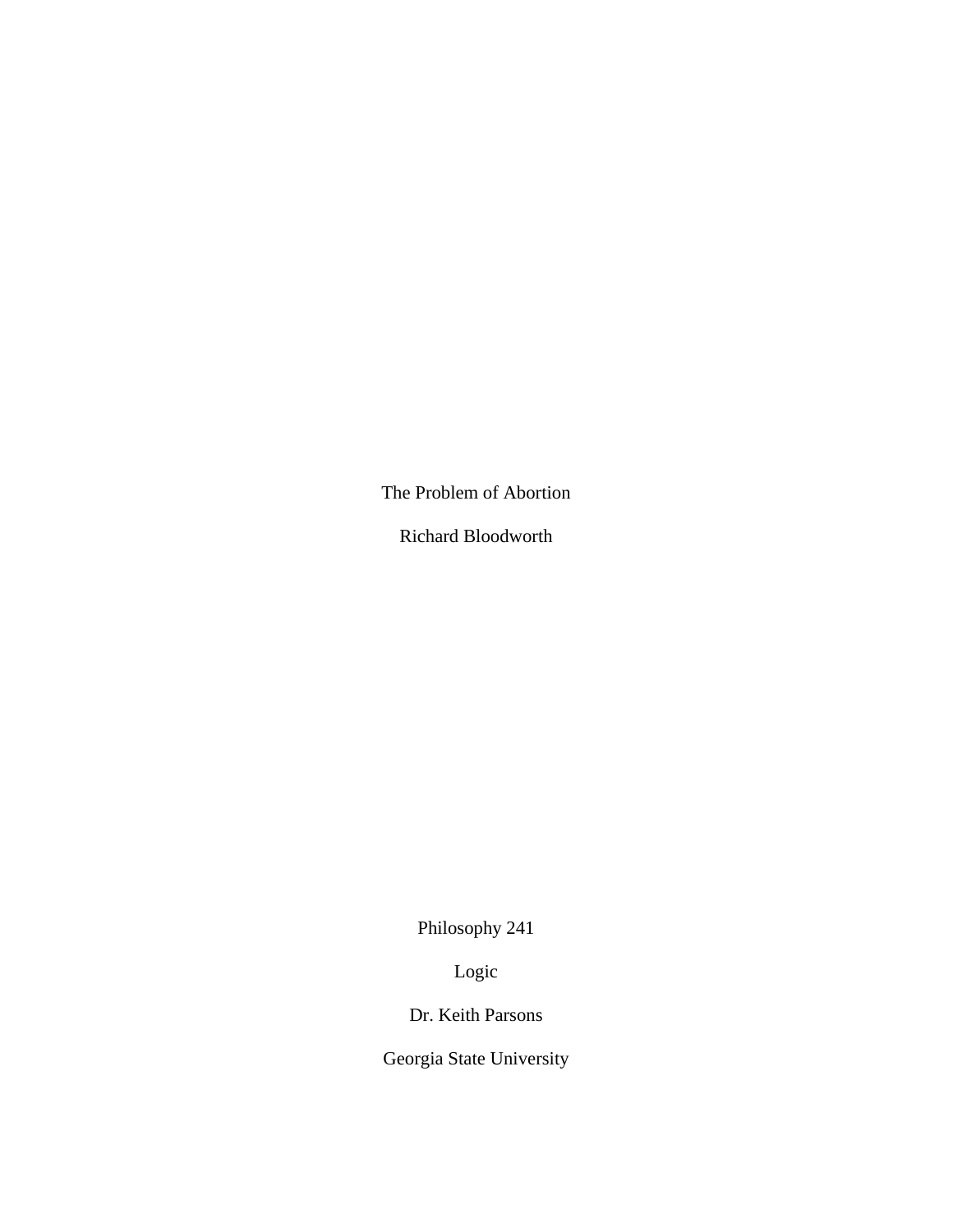The willful termination of human life is murder in my opinion, whether legal or not, and abortion is another euphemistic variation. The problem of abortion is not a biological issue: it is an ethical or a philosophical one. Biologically, everyone would agree that the individual's life begins, or rather that life continues, at fertilization. The moral or ethical question is when does "humanness" begin?

 The fertilization of the ovum and the development of the embryo and fetus are the initial stages of all animal life including human. In the continuous, cyclical process of life it is difficult at times to determine where some living entity begins or ends its life since some may say life begins before birth when the future parents decide to have a child and some say that the soul continues after death. But based on biological data, individual physical life begins when the male and female gametes unite to form the zygote. At this stage, the future individual has, at the moment of conceptualization or fertilization, all of the genetic information contained within the chromosomes of the zygote so that the person's physical, and, some say, emotional, intellectual, personality, and aptitude characteristics are predetermined at that point. Therefore the"humanness" of that person may already be encoded in the genes (nature) in addition to the parent's taught environmental values (nurture) at the time of their either conscious or unconscious decision to create another human life.

 In order to perpetuate regular sexual pleasure and to avoid the chores and responsibility of being a parent, the advocates of abortion skillfully, and at times, selfishly and superficially argue that human life does not begin until the natural expulsion of the fetus from the womb at birth. The real question is: do human beings require sexual intercourse to survive or even to be happy? As everyone inherently knows, human beings do not require sexual expression as, for instance, they require food to survive. The fetus or new child, of course, depends upon the union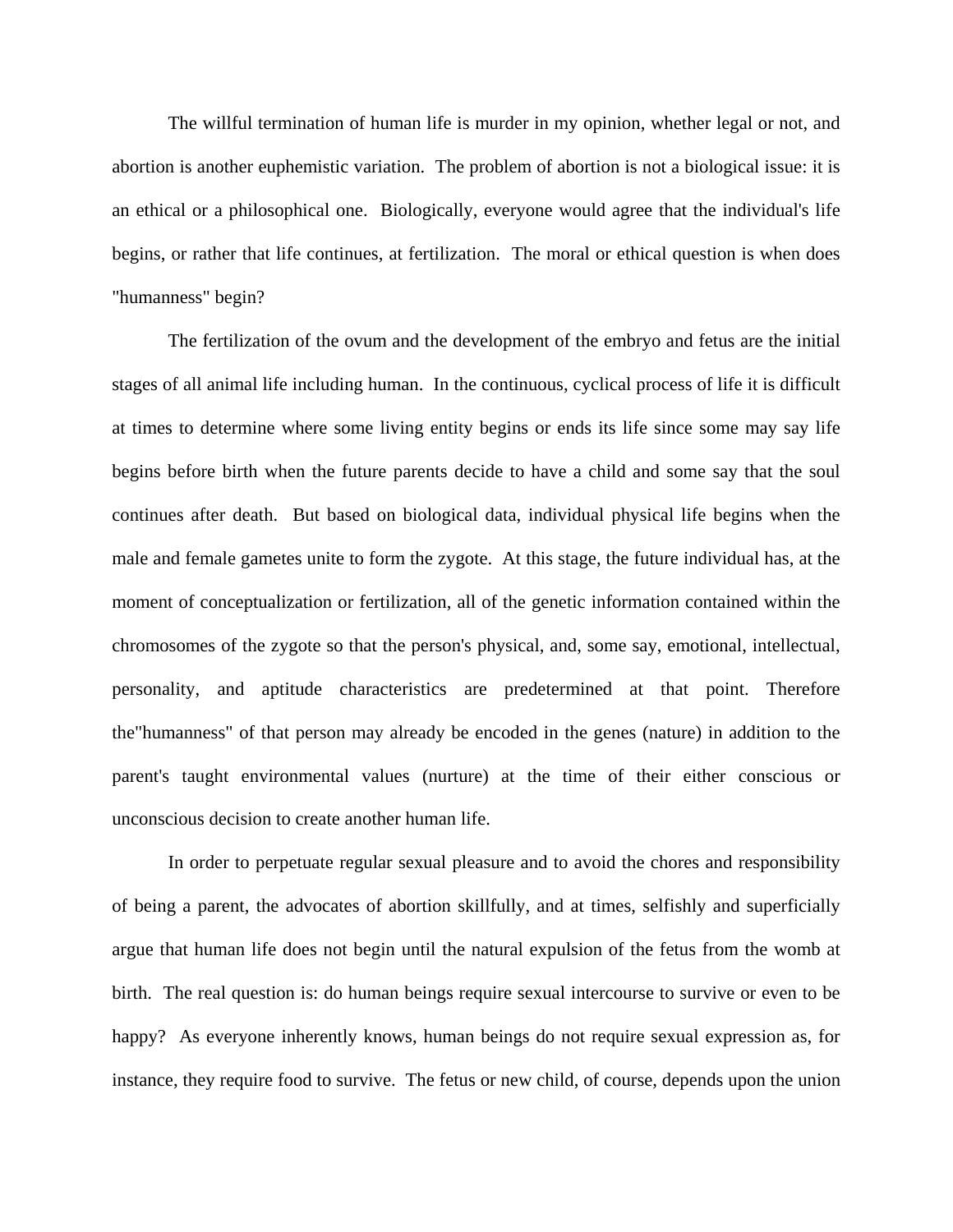of the male and female gametes in order to be created and thus exist but the reproductive process could be done mechanically, biologically, and only for the purpose of reproduction. Nature, to encourage population growth and replenishment made the process a pleasurable, sensual procedure to most people. Sexual intercourse or communication, which can be the high expression of love between two people can also be reduced to cheap entertainment for the masses – an activity that any one can do that "feels good" and requires no training. Any sexual expression other than for the purpose of procreation is recreational.

 Every person from the educated to the uneducated and from the intellectually gifted to the mentally retarded knows the consequences of sexual union or, more specifically, the introduction of sperm into the ovary; even the lower life forms and other mammals instinctively or unconsciously "know". To prevent the possibility of the need for an abortion a moral purist would say one should participate in sexual activity only for the purpose of reproduction otherwise, abstain. A libertarian would say to use contraceptive devices. Someone in the middle of the spectrum would suggest other forms of entertainment or sexual sublimation since there are an infinite number of life's pleasures between people other than sexual or non-intercourse sexual expression such as foreplay, masturbation, and massage since human beings enjoy physical contact.

 To defend abortion on the basis of its contribution toward population control is to forget the issue of self discipline. The decision to want or not want a child should be made prior to sexual intercourse. Impregnation, except in the rare case of rape, is voluntary, each party being aware of the consequences of their actions. To defend abortion by saying that in nature a spontaneous abortion naturally expels a dead fetus is like saying it is all right to kill a person when they become no longer useful to society since nature ends life through natural death. If a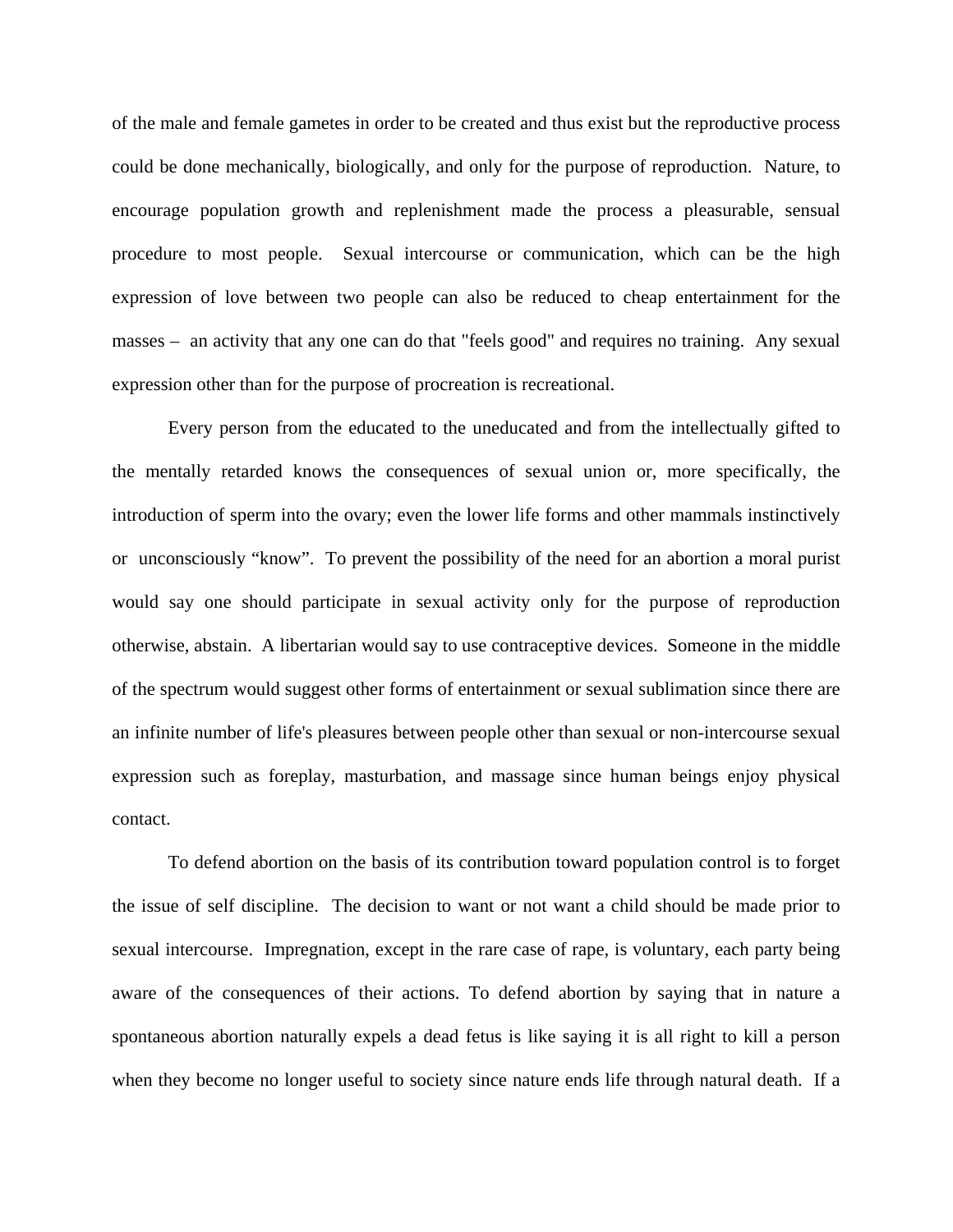child is born deformed or crippled, do we kill it at birth? The majority of people are against infanticide and all of them would be opposed to abortion if it were demonstrated to them that the fetus is human whether the fetus, like the infant, is healthy or not.

 The feminist argument that a woman has a right to do with her body as she wishes is valid within the bounds of societal decency up to and including self destruction if she so desires. But if the self she destroys is not her self then the argument vanishes. Once another person is introduced, then the concern ceases to be only with the woman's body. The woman can do as she pleases with her body and does not, except in the case of rape, have to get pregnant. If a decision is made either consciously or unconsciously to create human life (in higher, intelligent life forms the decision is usually conscious) the process should be completed to its natural and logical conclusion. If a couple were truly bound in love the subject of abortion (of a healthy fetus) would never enter their minds. The fact is that some humans do not want to sacrifice the joys of sensual pleasure to the life of another human being. Sensual, animal pleasures have their place in the human experience but they do not receive priority over the life of another human being. Copulation for hedonistic purposes is not justification for abortion or the killing of another human being. Apart from sexual abstinence or contraception, one solution is sexual sublimation or the substitution of sexual pleasure by other forms of communication or entertainment such as pleasure derived by the five senses and the development of the mind through cultural enrichment and experience since life offers an infinite number of interpersonal pleasures other than sexual and non-intercourse forms of sexual expression.

 Why do people intercourse sexually besides for physical pleasure? (To have children, to combat loneliness, to build a family, to leave behind a genetic legacy to insure a form of immortality, to fulfill societal expectations, instinct, power, to satisfy a psychological need, the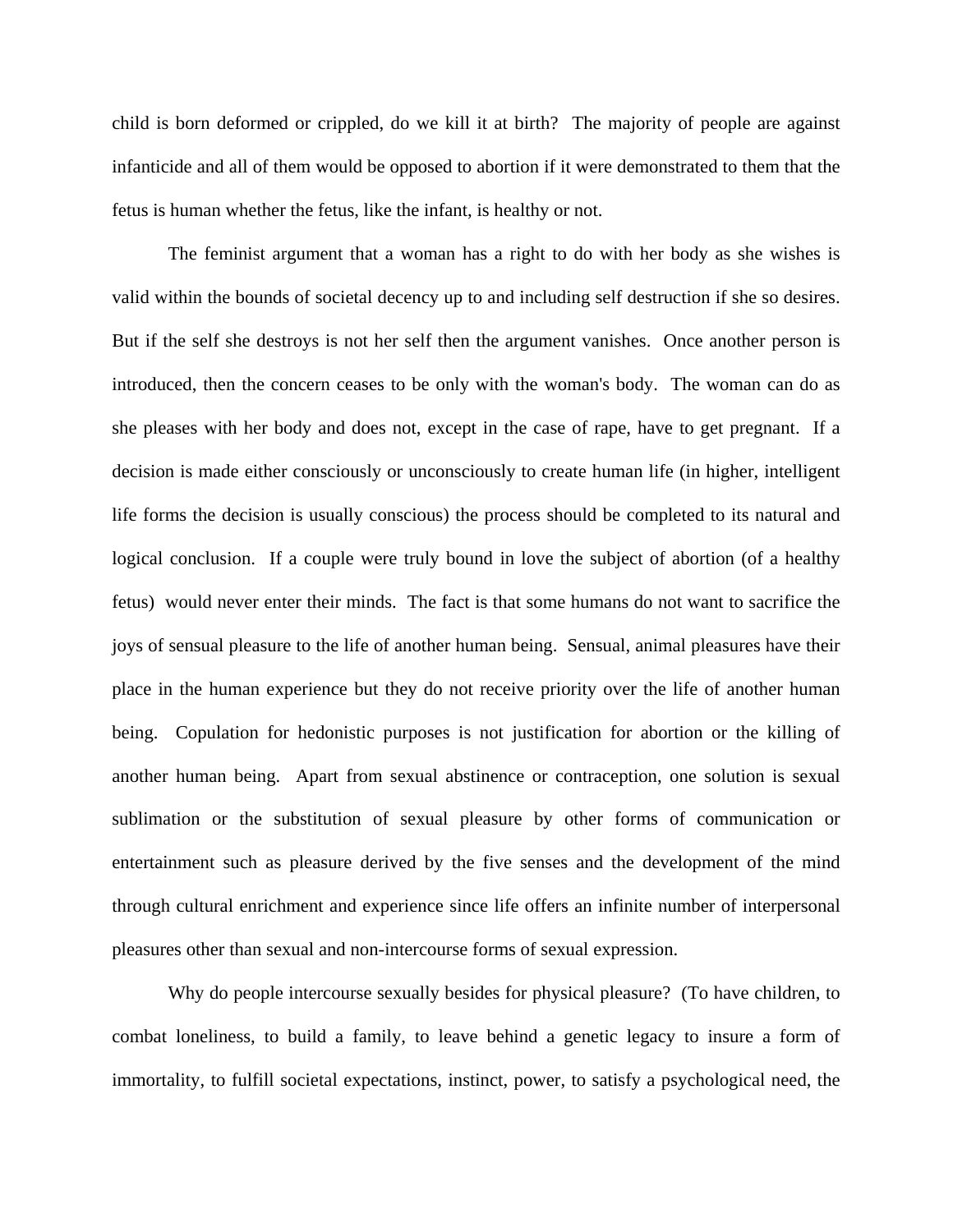male's temporary retreat into the security of the womb?) Of course, we must keep reproducing otherwise we will become as extinct as the dinosaurs but we must regulate through self disciple our sexual expression.

 For those who need more visceral persuasion or graphic, realistically sensational descriptions, let them observe or, we hope from now on, imagine a living organism "untimely ripped from its mother's womb" and covered in birth fluids. After being forcibly ejected from the birth canal and severed from its umbilical connection, its skull is struck and smashed with a hammer to quiet its beating heart; then the bloody mass is wrapped in a plastic garbage bag and thrown with a loud thud into a metallic trash can. It was never a human, unable to defend itself – only a bloody mass of pulsating membranes just as the dead soldiers of battle were never bloodied mounds of flesh – just clean statistics sacrificed for the politician's ego.

 To counter the, perhaps at times, superficially convincing eloquence of those who advocate abortion or the termination of life before birth, we will never hear the voice of the unborn human speak in defense against its destruction, unless, of course, we learn to completely decipher the language contained within the genetic code.

\_\_\_\_\_\_\_\_\_\_\_\_\_\_\_\_\_\_\_\_\_\_\_\_\_\_\_\_\_\_\_\_\_\_\_\_\_\_\_\_\_\_\_\_\_\_\_\_\_\_\_\_\_\_\_\_\_\_\_\_\_\_\_\_\_\_\_\_\_\_\_\_\_\_\_\_\_\_

 Note: The task of the above assignment was to present one side of a debate of a controversial issue using deductive or syllogistic logic.

 Since the writing of this paper I have considered abortion to be a problem to be addressed on a case by case basis with the use of abortion as sometimes being the "lesser of evils".